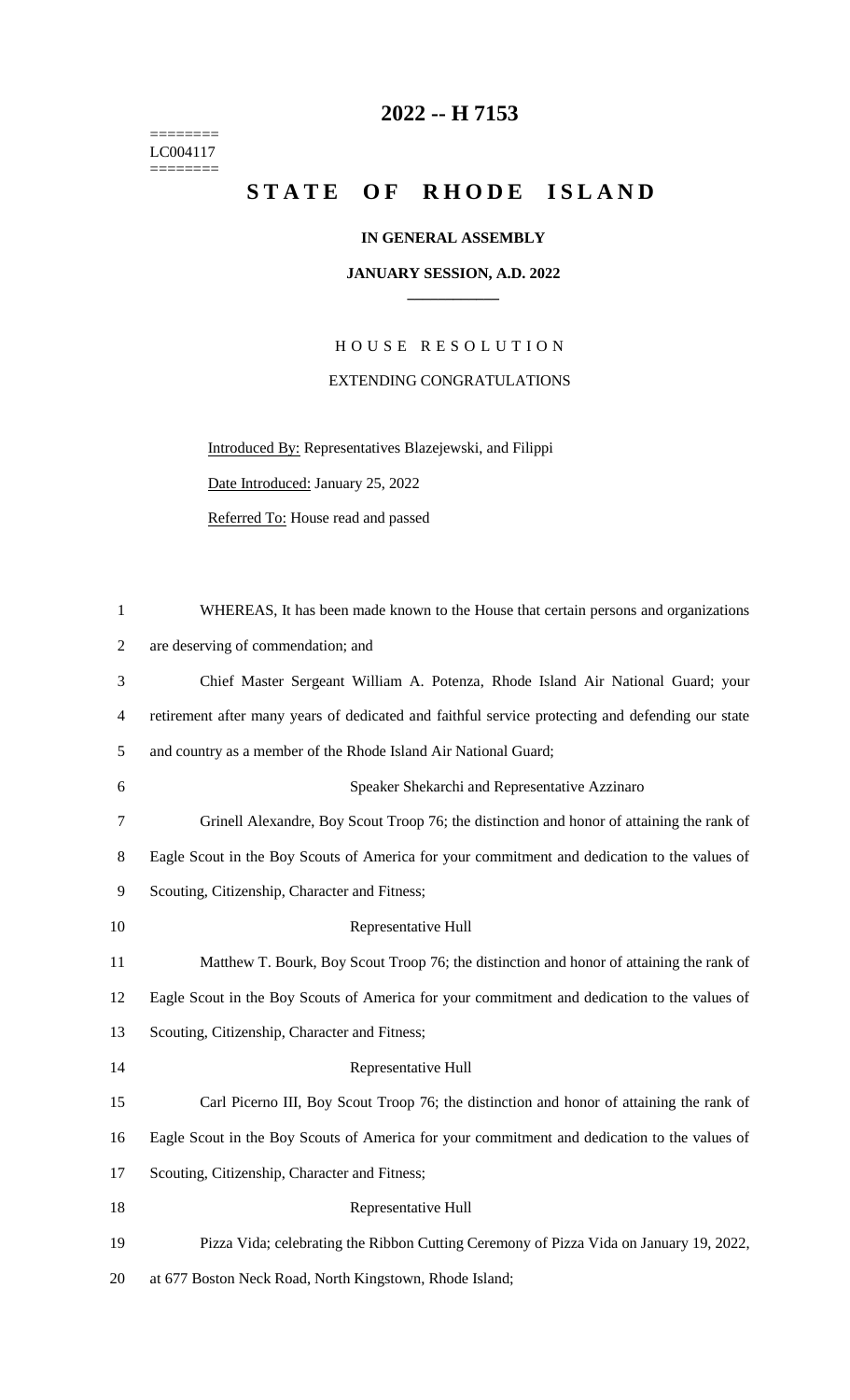| $\mathbf{1}$   | Representative Craven                                                                               |
|----------------|-----------------------------------------------------------------------------------------------------|
| $\overline{2}$ | Alixandra Medeiros, LaSalle Academy Wrestling Team; the distinguished honor and                     |
| 3              | outstanding athletic achievement of becoming the first girl to win a varsity wrestling match in the |
| 4              | history of LaSalle Academy Wrestling at the George Bossi Holiday Tournament in                      |
| 5              | Massachusetts;                                                                                      |
| 6              | <b>Representative Morales</b>                                                                       |
| 7              | Emily Bovill, Lasell University; the outstanding academic achievement of being named                |
| 8              | to the Dean's List for the 2021 Fall Semester at Lasell University;                                 |
| 9              | <b>Representative Fenton-Fung</b>                                                                   |
| 10             | Marissa Such, Stonehill College; the outstanding academic achievement of being named                |
| 11             | to the Dean's List for the 2021 Fall Semester at Stonehill College;                                 |
| 12             | <b>Representative Fenton-Fung</b>                                                                   |
| 13             | Mia Gershon, University of Vermont; the outstanding academic achievement of being                   |
| 14             | named to the Dean's List for the 2021 Fall Semester at the University of Vermont;                   |
| 15             | Representative Fenton-Fung                                                                          |
| 16             | Apostle Sherrod Jones; the joyous occasion of celebrating the installation of Service               |
| 17             | Apostle Sherrod Jones as Pastor of the Restoration Church RI Providence Campus on January 15,       |
| 18             | 2022;                                                                                               |
| 19             | Representative Slater                                                                               |
| 20             | Mayor General Eduardo Alberto; your support of Lights & Sirens International 13th                   |
| 21             | Annual Vacation with a Purpose Basketball Tournament and Missionary Trip. You have made a           |
| 22             | difference in the lives of children and families in the Dominican Republic. Thank you for your      |
| 23             | efforts;                                                                                            |
| 24             | Representative Slater                                                                               |
| 25             | Providence Police Department; your support of Lights & Sirens International 13 <sup>th</sup> Annual |
| 26             | Vacation with a Purpose Basketball Tournament and Missionary Trip. You have made a                  |
| 27             | difference in the lives of children and families in the Dominican Republic. Thank you for your      |
| 28             | efforts;                                                                                            |
| 29             | Representative Slater                                                                               |
| 30             | Rhode Island State Police Department; your support of Lights & Sirens International 13th            |
| 31             | Annual Vacation with a Purpose Basketball Tournament and Missionary Trip. You have made a           |
| 32             | difference in the lives of children and families in the Dominican Republic. Thank you for your      |
| 33             | efforts;                                                                                            |
| 34             | Representative Slater                                                                               |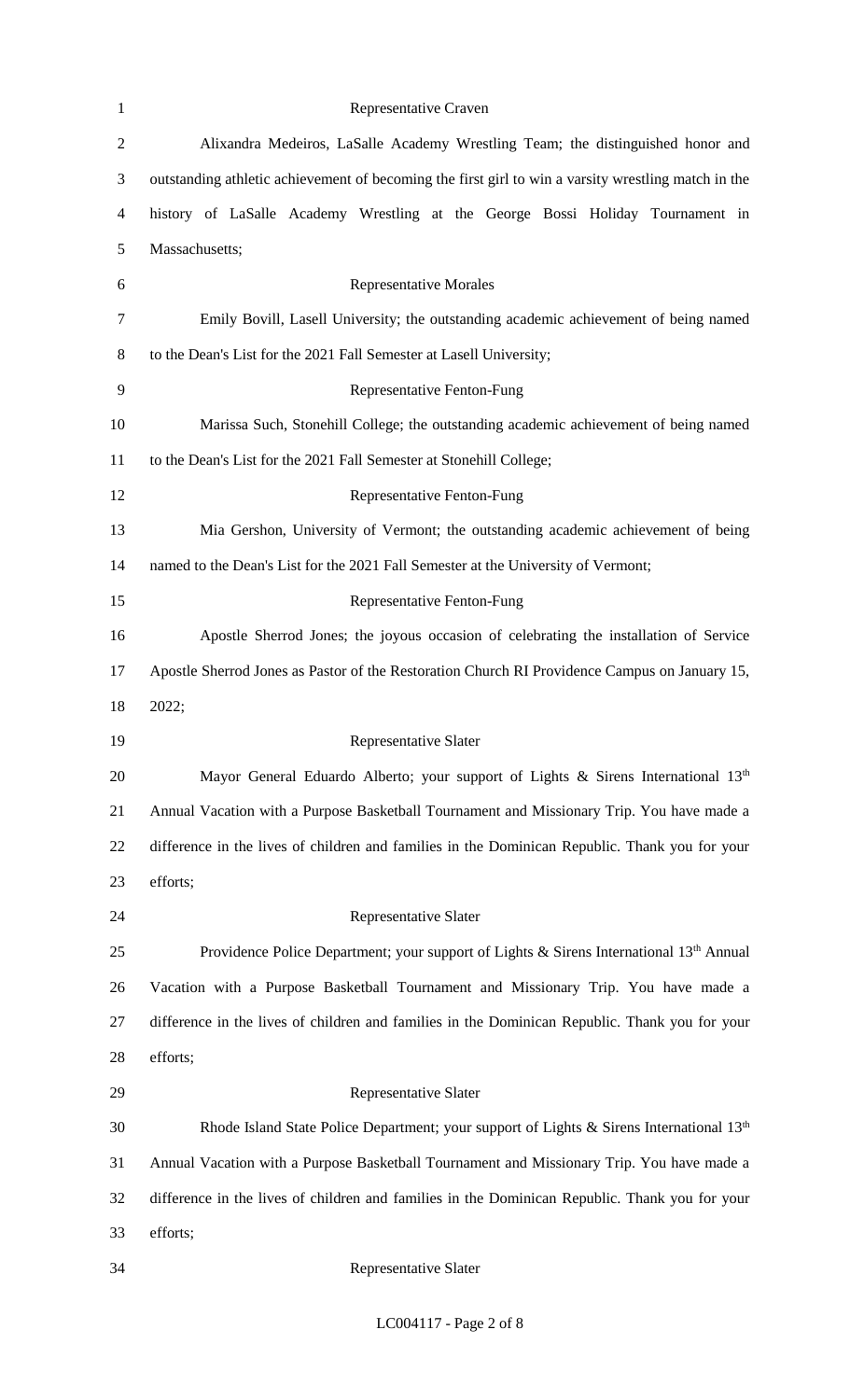| $\mathbf{1}$   | Club Los Prados Inc.; your support of Lights & Sirens International $13th$ Annual Vacation               |
|----------------|----------------------------------------------------------------------------------------------------------|
| $\overline{2}$ | with a Purpose Basketball Tournament and Missionary Trip. You have made a difference in the              |
| 3              | lives of children and families in the Dominican Republic. Thank you for your efforts;                    |
| $\overline{4}$ | Representative Slater                                                                                    |
| 5              | Francisco Jose Camacho Rivas, Minister of Sports & Recreation; your support of Lights                    |
| 6              | & Sirens International 13 <sup>th</sup> Annual Vacation with a Purpose Basketball Tournament and         |
| 7              | Missionary Trip. You have made a difference in the lives of children and families in the                 |
| 8              | Dominican Republic. Thank you for your efforts;                                                          |
| 9              | <b>Representative Slater</b>                                                                             |
| 10             | David Collado, Minister of Tourism; your support of Lights & Sirens International $13th$                 |
| 11             | Annual Vacation with a Purpose Basketball Tournament and Missionary Trip. You have made a                |
| 12             | difference in the lives of children and families in the Dominican Republic. Thank you for your           |
| 13             | efforts;                                                                                                 |
| 14             | Representative Slater                                                                                    |
| 15             | General Julio Ernesto Florian Perez; your support of Lights & Sirens International $13th$                |
| 16             | Annual Vacation with a Purpose Basketball Tournament and Missionary Trip. You have made a                |
| 17             | difference in the lives of children and families in the Dominican Republic. Thank you for your           |
|                |                                                                                                          |
| 18             | efforts;                                                                                                 |
| 19             | Representative Slater                                                                                    |
| 20             | Leonardo Garcia; your support of Lights & Sirens International 13th Annual Vacation                      |
| 21             | with a Purpose Basketball Tournament and Missionary Trip. You have made a difference in the              |
| 22             | lives of children and families in the Dominican Republic. Thank you for your efforts;                    |
| 23             | Representative Slater                                                                                    |
| 24             | Wandy Crisleidy Bautista; your support of Lights & Sirens International 13th Annual                      |
| 25             | Vacation with a Purpose Basketball Tournament and Missionary Trip. You have made a                       |
| 26             | difference in the lives of children and families in the Dominican Republic. Thank you for your           |
| 27             | efforts;                                                                                                 |
| 28             | Representative Slater                                                                                    |
| 29             | Mayor General Edward Ramon Sanchez Gonzalez; your support of Lights & Sirens                             |
| 30             | International 13 <sup>th</sup> Annual Vacation with a Purpose Basketball Tournament and Missionary Trip. |
| 31             | You have made a difference in the lives of children and families in the Dominican Republic.              |
| 32             | Thank you for your efforts;                                                                              |
| 33             | Representative Slater                                                                                    |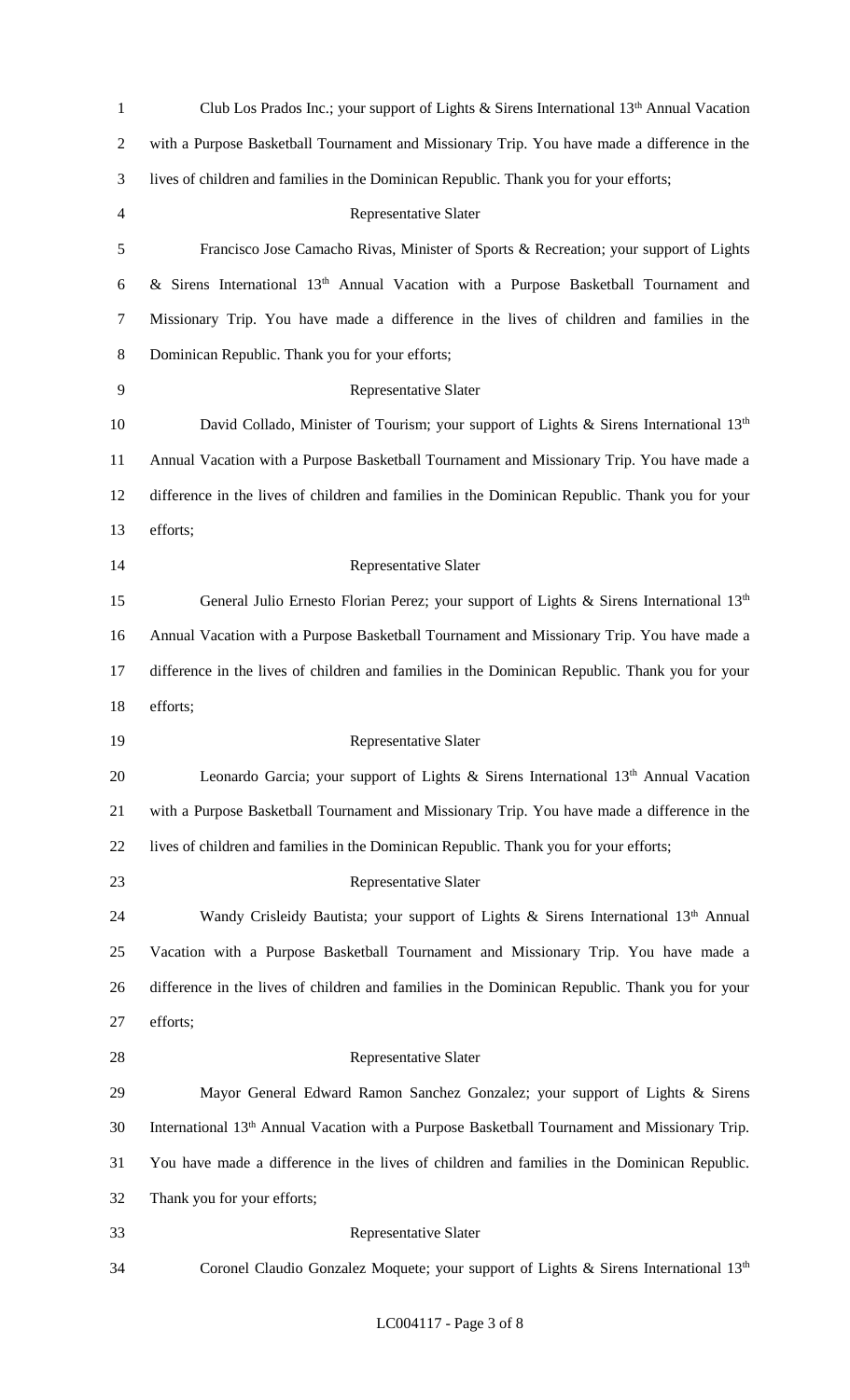Annual Vacation with a Purpose Basketball Tournament and Missionary Trip. You have made a difference in the lives of children and families in the Dominican Republic. Thank you for your efforts; Representative Slater 5 Coronel Ramon Morillo Ortega; your support of Lights & Sirens International 13th Annual Vacation with a Purpose Basketball Tournament and Missionary Trip. You have made a difference in the lives of children and families in the Dominican Republic. Thank you for your efforts; Representative Slater Teniente Coronel Enmanuel Polanco Perez; your support of Lights & Sirens International 11 13<sup>th</sup> Annual Vacation with a Purpose Basketball Tournament and Missionary Trip. You have made a difference in the lives of children and families in the Dominican Republic. Thank you for your efforts; Representative Slater Rhode Island Department of Corrections; your support of Lights & Sirens International 16 13<sup>th</sup> Annual Vacation with a Purpose Basketball Tournament and Missionary Trip. You have made a difference in the lives of children and families in the Dominican Republic. Thank you for your efforts; Representative Slater 20 General Administrator Rafael Salazar; your support of Lights & Sirens International 13<sup>th</sup> Annual Vacation with a Purpose Basketball Tournament and Missionary Trip. You have made a difference in the lives of children and families in the Dominican Republic. Thank you for your efforts; Representative Slater 25 Academia de Bomberos; your support of Lights & Sirens International  $13<sup>th</sup>$  Annual Vacation with a Purpose Basketball Tournament and Missionary Trip. You have made a difference in the lives of children and families in the Dominican Republic. Thank you for your efforts; Representative Slater 30 Casa Brugal Inc.; your support of Lights & Sirens International  $13<sup>th</sup>$  Annual Vacation with a Purpose Basketball Tournament and Missionary Trip. You have made a difference in the lives of children and families in the Dominican Republic. Thank you for your efforts; Representative Slater 34 NTVC & Assoc. SRL; your support of Lights & Sirens International 13<sup>th</sup> Annual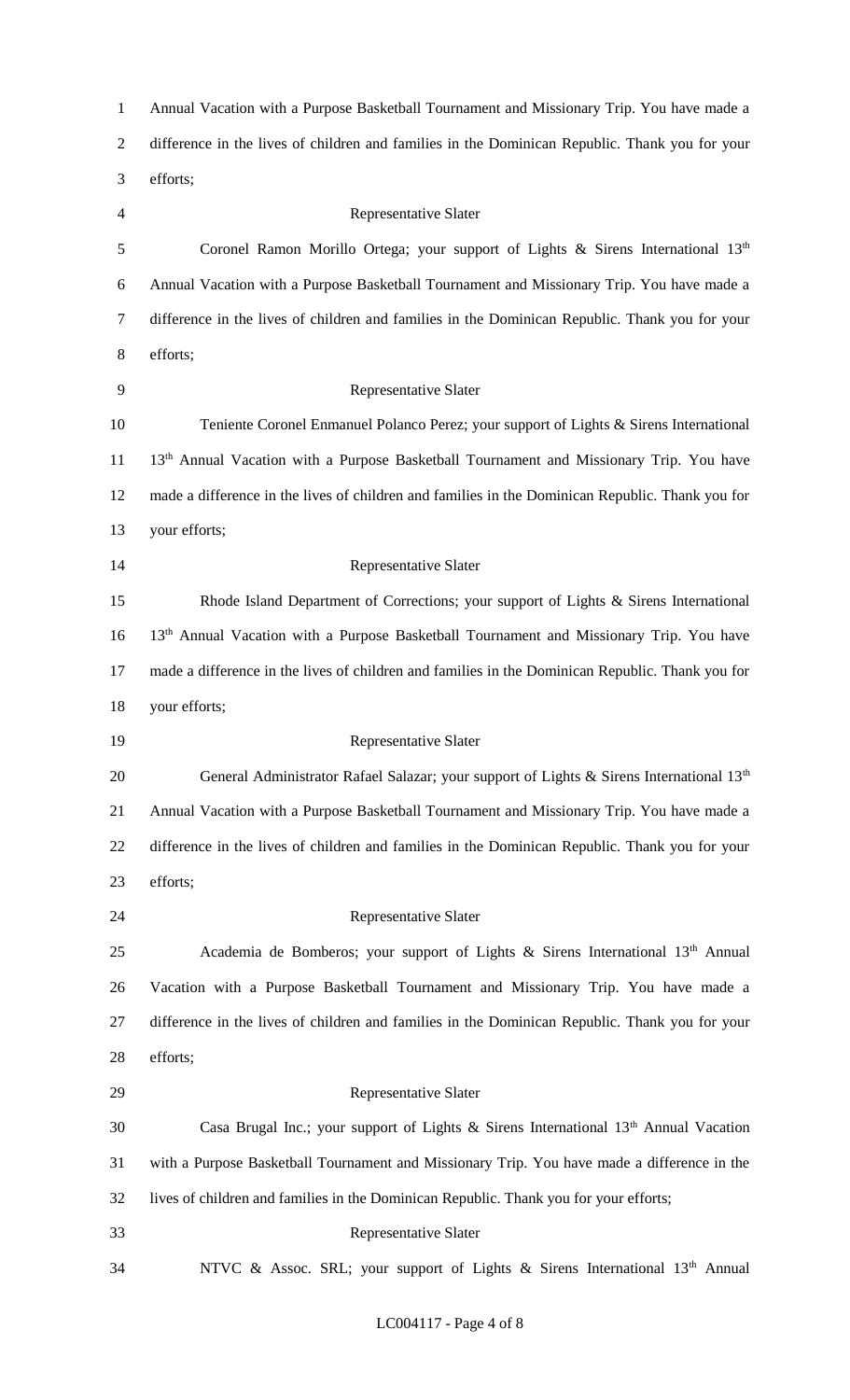| $\mathbf{1}$   | Vacation with a Purpose Basketball Tournament and Missionary Trip. You have made a                      |
|----------------|---------------------------------------------------------------------------------------------------------|
| $\mathbf{2}$   | difference in the lives of children and families in the Dominican Republic. Thank you for your          |
| 3              | efforts;                                                                                                |
| $\overline{4}$ | <b>Representative Slater</b>                                                                            |
| $\mathfrak s$  | Providence Parks & Recreation; your support of Lights & Sirens International $13th$                     |
| 6              | Annual Vacation with a Purpose Basketball Tournament and Missionary Trip. You have made a               |
| $\tau$         | difference in the lives of children and families in the Dominican Republic. Thank you for your          |
| $8\,$          | efforts;                                                                                                |
| 9              | <b>Representative Slater</b>                                                                            |
| 10             | Providence Fire Department; your support of Lights & Sirens International $13th$ Annual                 |
| 11             | Vacation with a Purpose Basketball Tournament and Missionary Trip. You have made a                      |
| 12             | difference in the lives of children and families in the Dominican Republic. Thank you for your          |
| 13             | efforts;                                                                                                |
| 14             | <b>Representative Slater</b>                                                                            |
| 15             | Global Foundation for Democracy and Development FUNGLODE; your support of                               |
| 16             | Lights & Sirens International 13 <sup>th</sup> Annual Vacation with a Purpose Basketball Tournament and |
| 17             | Missionary Trip. You have made a difference in the lives of children and families in the                |
| 18             | Dominican Republic. Thank you for your efforts;                                                         |
| 19             | <b>Representative Slater</b>                                                                            |
| 20             | Alex Ramos; your support of Lights & Sirens International 13 <sup>th</sup> Annual Vacation with a       |
| 21             | Purpose Basketball Tournament and Missionary Trip. You have made a difference in the lives of           |
| 22             | children and families in the Dominican Republic. Thank you for your efforts;                            |
| 23             | Representative Slater                                                                                   |
| 24             | Raymond Ardente, Jr.; the joyous and momentous celebration of your 100 <sup>th</sup> Birthday on        |
| 25             | January 12, 2022;                                                                                       |
| 26             | Representative Lombardi                                                                                 |
| 27             | Foster Forward; celebrating the Foster Forward Ribbon Cutting Ceremony on January 4,                    |
| 28             | 2022, and your commitment to assist young adults "aging out" of foster care and homeless youth          |
| 29             | in securing and maintaining housing;                                                                    |
| 30             | Representative Tobon                                                                                    |
| 31             | Sarai Nayeli Perez; being honored with 2022 Student Recognition Honors at the                           |
| 32             | Assumption BVM Parish for your outstanding commitment and education to academic excellence              |
| 33             | as a College -- 2021 Graduate;                                                                          |
| 34             | <b>Representative Slater</b>                                                                            |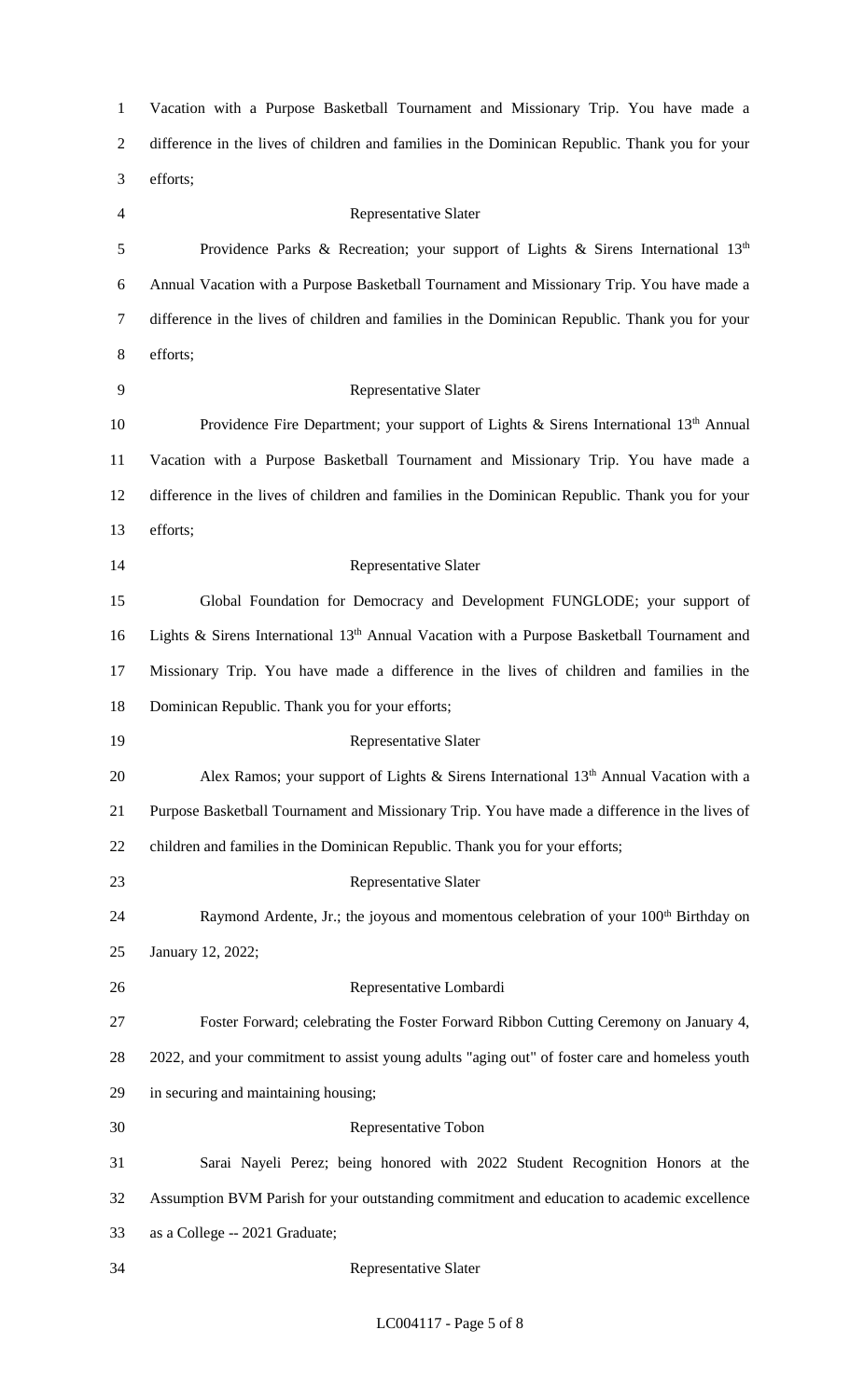| $\mathbf{1}$   | Nathalie Rodriguez; being honored with 2022 Student Recognition Honors at the                |
|----------------|----------------------------------------------------------------------------------------------|
| $\overline{c}$ | Assumption BVM Parish for your outstanding commitment and education to academic excellence   |
| 3              | as a College -- 2021 Graduate;                                                               |
| 4              | Representative Slater                                                                        |
| 5              | Javier Jose Polanco; being honored with 2022 Student Recognition Honors at the               |
| 6              | Assumption BVM Parish for your outstanding commitment and education to academic excellence   |
| $\tau$         | as a College -- 2021 Graduate;                                                               |
| 8              | Representative Slater                                                                        |
| 9              | Danny Alberto Trinidad; being honored with 2022 Student Recognition Honors at the            |
| 10             | Assumption BVM Parish for your outstanding commitment and education to academic excellence   |
| 11             | as a College -- 2021 Graduate;                                                               |
| 12             | Representative Slater                                                                        |
| 13             | Joel Perez; being honored with 2022 Student Recognition Honors at the Assumption             |
| 14             | BVM Parish for your outstanding commitment and education to academic excellence as a College |
| 15             | -- 2021 Graduate;                                                                            |
| 16             | Representative Slater                                                                        |
| 17             | Jamilex Gomez; being honored with 2022 Student Recognition Honors at the Assumption          |
| 18             | BVM Parish for your outstanding commitment and education to academic excellence as a College |
| 19             | -- 2021 Graduate;                                                                            |
| 20             | Representative Slater                                                                        |
| 21             | Joel Polanco; being honored with 2022 Student Recognition Honors at the Assumption           |
| 22             | BVM Parish for your outstanding commitment and education to academic excellence as a College |
| 23             | -- 2021 Graduate;                                                                            |
| 24             | Representative Slater                                                                        |
| 25             | Jace Batista; being honored with 2022 Student Recognition Honors at the Assumption           |
| 26             | BVM Parish for your outstanding commitment and education to academic excellence as a College |
| 27             | -- 2021 Graduate;                                                                            |
| 28             | Representative Slater                                                                        |
| 29             | Reylin Viñas; being honored with 2022 Student Recognition Honors at the Assumption           |
| 30             | BVM Parish for your outstanding commitment and education to academic excellence as a College |
| 31             | -- 2021 Graduate;                                                                            |
| 32             | Representative Slater                                                                        |
| 33             | Nicole Gomez; being honored with 2022 Student Recognition Honors at the Assumption           |
| 34             | BVM Parish for your outstanding commitment and education to academic excellence as a College |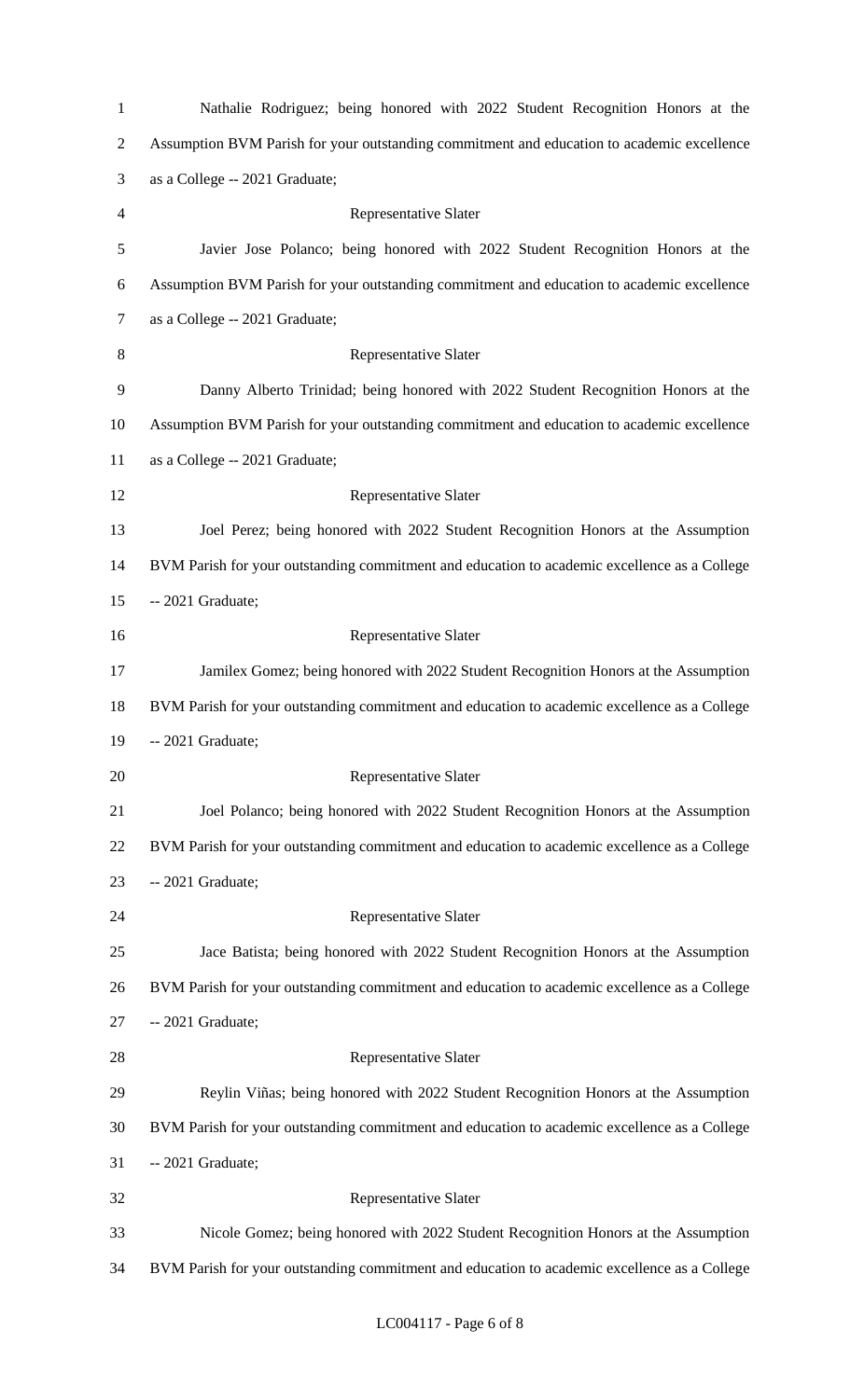-- 2021 Graduate;

| $\overline{2}$ | Representative Slater                                                                        |
|----------------|----------------------------------------------------------------------------------------------|
| 3              | Joaquin Miguel Gomez; being honored with 2022 Student Recognition Honors at the              |
| $\overline{4}$ | Assumption BVM Parish for your outstanding commitment and education to academic excellence   |
| 5              | as a College -- 2021 Graduate;                                                               |
| 6              | Representative Slater                                                                        |
| $\tau$         | Ysmabel Canela; being honored with 2022 Student Recognition Honors at the                    |
| $8\,$          | Assumption BVM Parish for your outstanding commitment and education to academic excellence   |
| 9              | as a College -- 2021 Graduate;                                                               |
| 10             | Representative Slater                                                                        |
| 11             | Joshua Israel Jimenez; being honored with 2022 Student Recognition Honors at the             |
| 12             | Assumption BVM Parish for your outstanding commitment and education to academic excellence   |
| 13             | as a College -- 2021 Graduate;                                                               |
| 14             | Representative Slater                                                                        |
| 15             | Jaislene Viñas; being honored with 2022 Student Recognition Honors at the Assumption         |
| 16             | BVM Parish for your outstanding commitment and education to academic excellence as a College |
| 17             | -- 2021 Graduate;                                                                            |
| 18             | <b>Representative Slater</b>                                                                 |
| 19             | Meghan Jarret, Stonehill College; the outstanding academic achievement of being named        |
| 20             | to the Stonehill College 2021 Dean's List for the Fall Semester;                             |
| 21             | <b>Representative Casey</b>                                                                  |
| 22             | Patrick Davidson, Assumption University; the outstanding academic achievement of             |
| 23             | being named to the Assumption University 2021 Dean's List for the Fall Semester;             |
| 24             | <b>Representative Casey</b>                                                                  |
| 25             | Jennifer Dennen, Holy Cross College of 2023; the outstanding academic achievement of         |
| 26             | being named to the Holy Cross College 2021 Dean's List for the Fall Semester;                |
| 27             | Representative Shallcross Smith                                                              |
| 28             | NOW, THEREFORE BE IT                                                                         |
| 29             | RESOLVED, That the House of Representatives hereby extends to the aforesaid persons          |
| 30             | and organizations its very best wishes on this memorable occasion and expresses the hope for |
| 31             | continued good fortune; and be it further                                                    |
| 32             | RESOLVED, That the Secretary of State be and hereby is respectfully requested to             |